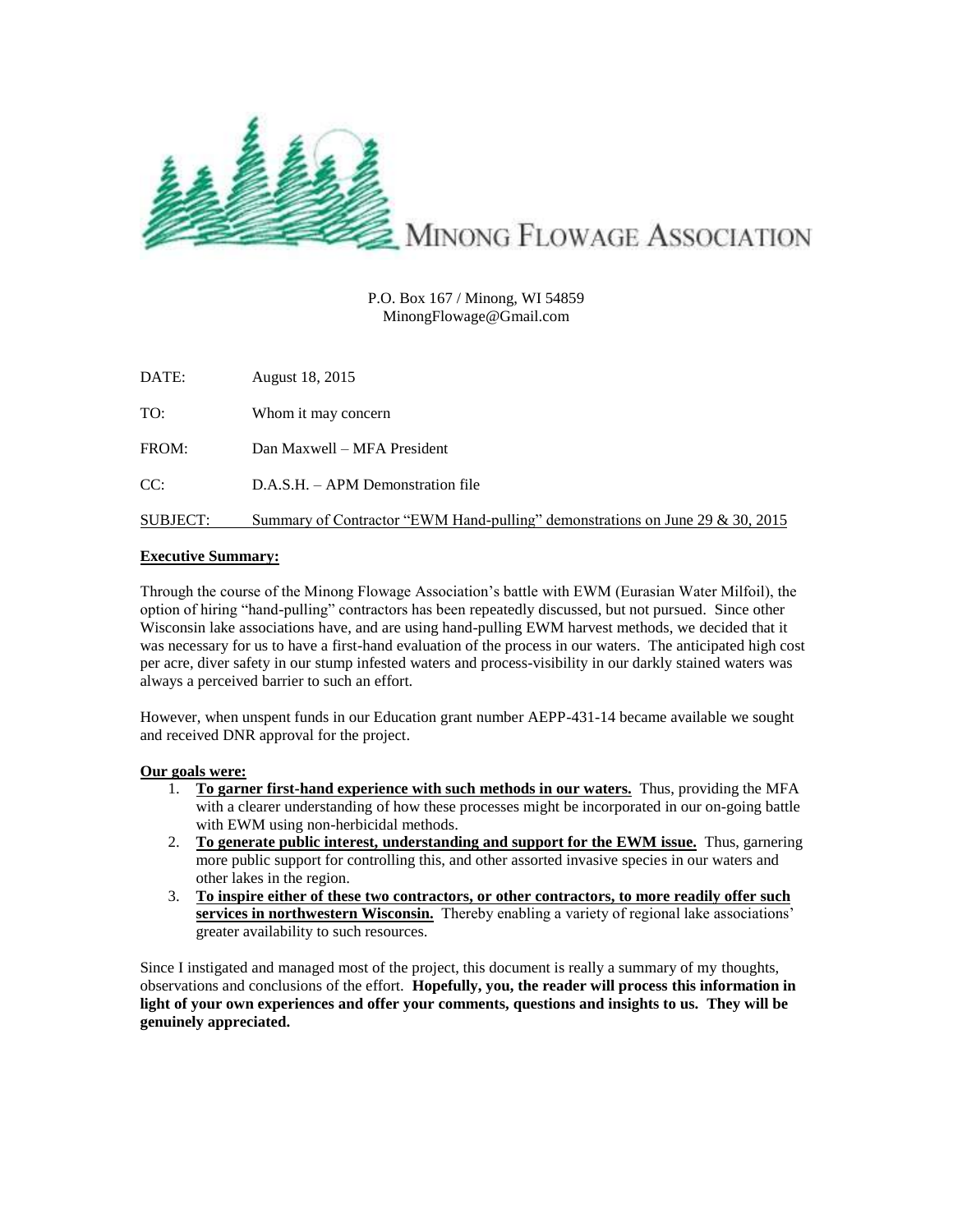## **Did we achieve our goals?**

Yes. We now have a much clearer understanding of the hand-pulling process (with and without a DASH machine) and how we might incorporate them into future efforts. We certainly generated public interest and understanding of the issues. Plus, APM would love a contract for 2016 and DASH would love to get a machine(s) operating in this region.

## **Is hand-pulling (DASH or APM) cost efficient?**

Herbicide costs, safety (pro & con) and efficiencies are the standard by which other options are likely to be judged. Labor-intensive processes are expensive and this is confirmed in my "APM cost per acre" calculations on page #10, which show it to be about double the cost of herbicides. (I'm focused on APM's process because I see the DASH process to being irrelevant until a DASH service is operating in this region, although Many Waters, LLC may be an option.). Regardless of the details, it is hard to look at a pile of harvested EWM that is the size of the grass clippings when I mow my lawn and justify that it is worth the \$7,000 we invested.

## **Can divers operate safely in our waters?**

Yes, but certainly within limits. This was confirmed to me with their work in a stumpy area on the Cranberry Flowage on Tuesday morning. However, Matt Berg's insights get my greatest respect and they can be found on page #11.

## **Can divers harvest effectively in poor visibility conditions?**

Yes, but certainly within limits. This was confirmed to me by APM's work on Minong's bed #15-1 where depths range for  $\sim$  1.5' to 6.0' and DASH's work on Cranberry's bed #CL-15-2 where the depth exceeded 5'. The divers noted that they always work in obscured visibility due to the sediment that disperses when they disturb the vegetation. However, Matt Berg's insights get my greatest respect and they can be found on page #11.

## **What do I think of the DASH process?**

Everybody enjoyed watching the DASH process, but I don't think it is a viable option for our waters and issues. The financial outlay is significant, but I see managing qualified operators to be the real challenge. Staffing and scheduling issues will take a concerted effort. The best scenario in my mind would be an owner-operator managing it as a small business, much like a landscaper or snowplowing contractor. The right person and a good business plan might qualify for financial assistance on the machine purchase.

#### **What do I think of the APM process?**

I like it. Its flexible, its nimble and needs very little oversight. However, if next spring's EWM control situation is identical to 2015's actual treatment parameters (several beds combining to about 15 acres), I would still want to use the herbicide process because it has proven itself to be the most efficient, effective, safe and economical (compared to all other options). I would, however, like to consider hiring them (or a similar organization) for a 3-day effort on optimum bed locations as an ongoing comparison study of efficiency and effectiveness.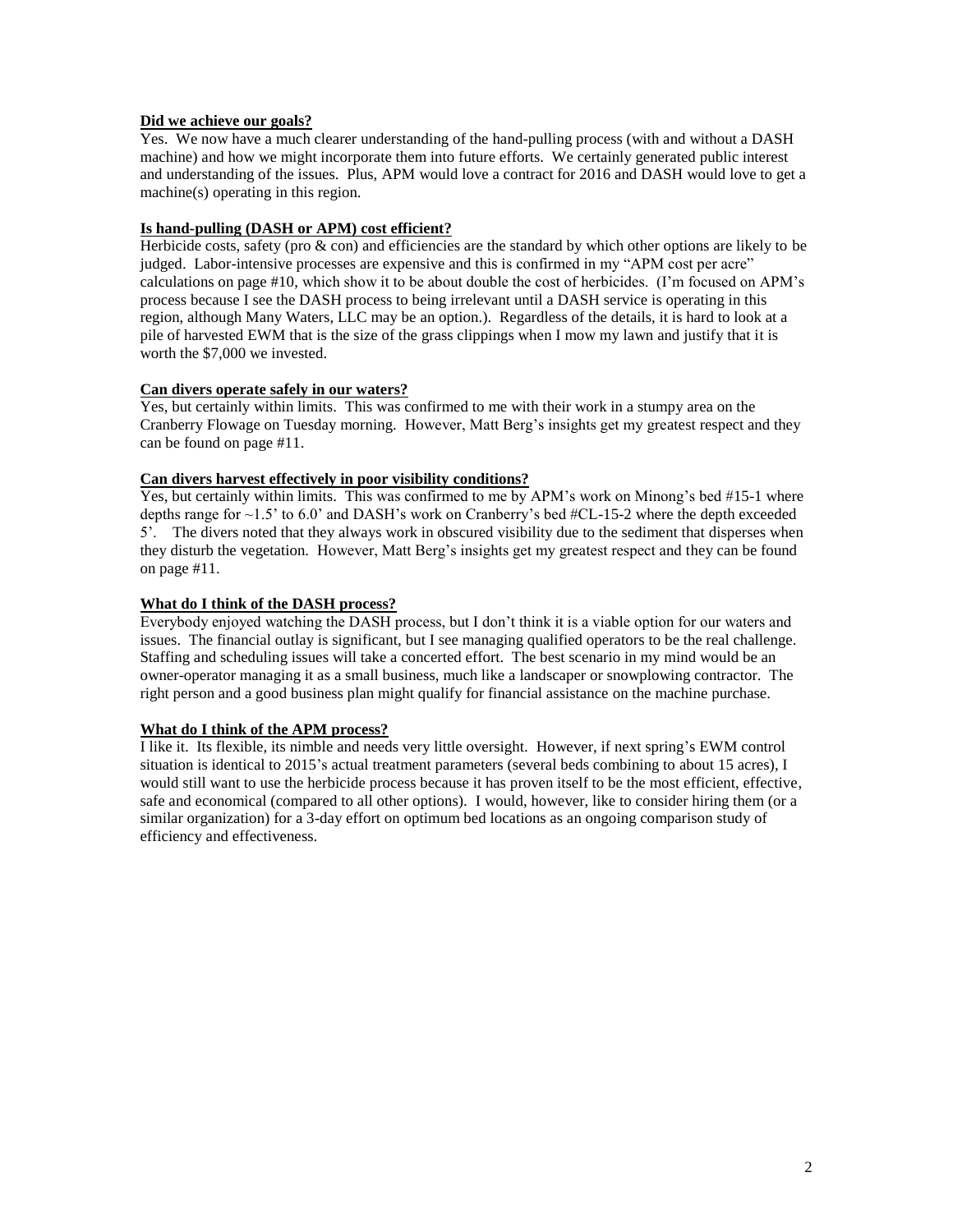# **Assorted notes, insights, observations & perspectives:**

# **1. DASH method contractor:**

- a. Naturally DASH & Dredge, LLC ("DASH" for this report)
- b. 4750 Woerner Road / Manitou Beach, Michigan / 49253
- c. Gary Marzolf Manager
- d. 517/438-0120
- e. [DASH@NaturallyDASH.com](mailto:DASH@NaturallyDASH.com)
- f. NaturallyDASH.com
- g. On-site staff/operators: Gary Marzolf (President), Dan Cullen (long-time diving employee) & Jake Meredith (1<sup>st</sup> year "top-side manager" employee).
- h. Agreement: 2 days activity on the Cranberry/Minong chain-of-lakes for \$5,000, which was fully paid from MFA's funds and will be reimbursed by the DNR grant.
- i. Note: DASH is in the business of contract-harvesting EWM in Michigan **and** selling the DASH machines. They have 5 in inventory, which sell for approximately \$30,000 each depending on size. A significant component of his interest in traveling outside of his normal area of operation was due to his interest in developing sales activity.
- j. They usually bring a Personal Watercraft with them to pull the DASH boat to the sites. They didn't have it in this case, so our volunteers did the towing.



 $\mathop{\mathrm{K}}_1$ DASH equipment photo

## **2. Hand-pulling method contractor:**

- a. Aquatic Plant Management, LLC ("APM" for this report)
- b. 1696 Silver Beach drive / Lac du Flambeau, Wisconsin / 54538
- c. Andrew McFerrin Manger
- d. 715/892-2681 (Andrew's cell)
- e. [Andrew@AquaticPlantManagement.com](mailto:Andrew@AquaticPlantManagement.com)
- f. AquaticPlantManagement.com
- g. On-site staff: Nick Johnson (248) 202-7787 and 3 summer laborers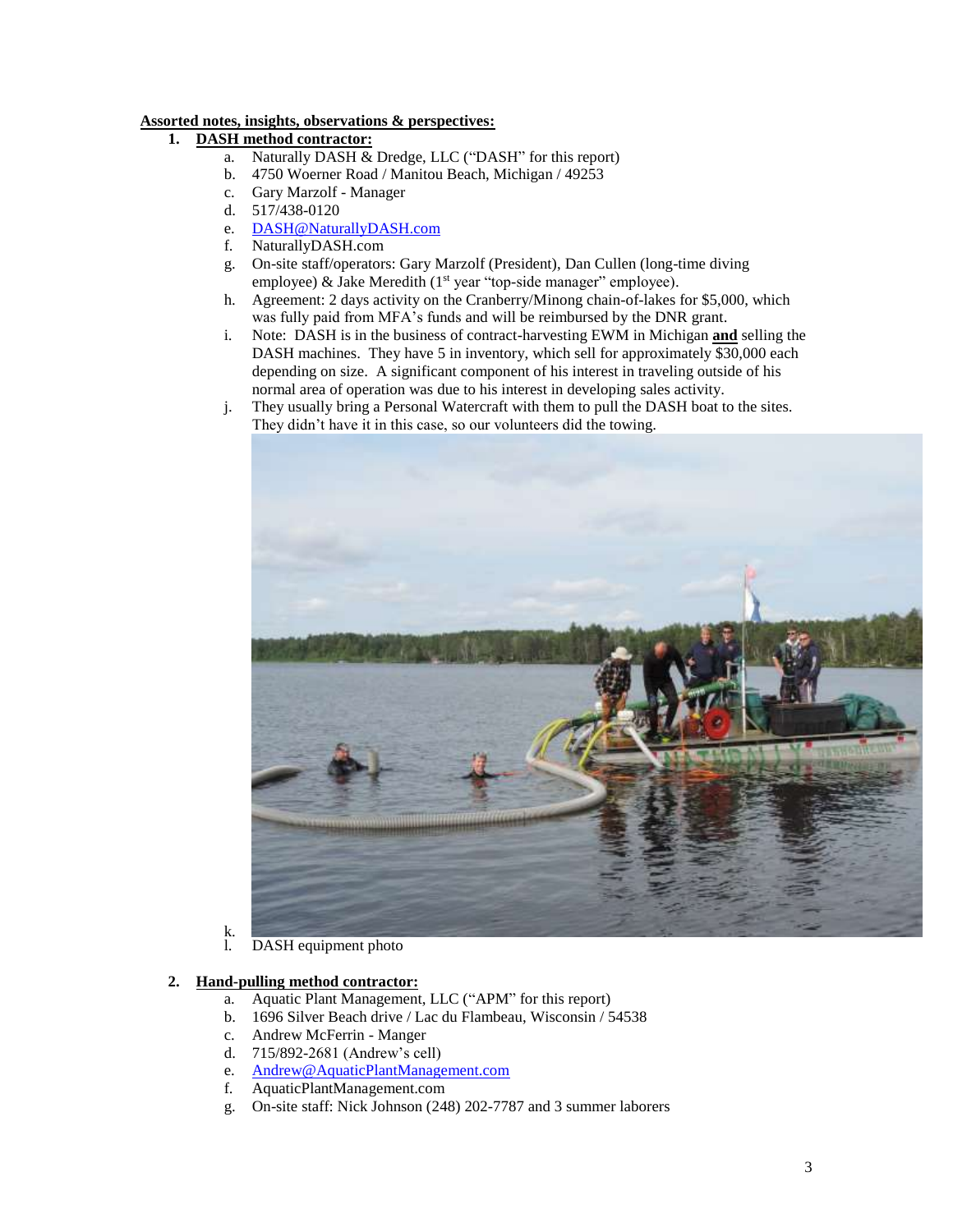h. Agreement: 2 days activity on the Cranberry/Minong chain-of-lakes for a maximum of \$2,500. We were actually invoiced, and agreed to pay \$2,052.50 from MFA funds, which will be reimbursed by a DNR grant. This was \$447.50 less than the expected amount due to their delayed arrival on Monday and two thunderstorms on Monday that interrupted harvest activity for most of that day.



i.<br>j. APM equipment photo

## **3. DASH's activity:**

- a. DASH started on a site along the west side of Cranberry Lake on Monday, but the EWM density wasn't ideal for demonstrating DASH's efficiency. They were also getting too many native plants, so they moved to a site on the east side of the lake on Tuesday.
- b. The "east-side site" was good for the demonstration. However, it was inside of a large bed that was destined for a herbicide treatment which did occur the next day (July 1<sup>st</sup>). Therefore, monitoring the long-term characteristics (DASH harvest vs. herbicide treatment) of the site may be difficult. On the other hand, maybe this will offer a keen side-by-side insight to the two control methods… I **think** I have identified the GPS point at the center of the harvest activity, but I marked it a few days **after** the activity, so accuracy must be considered as "approximate".
- c. The "Rake Fullness Rating" of this site would be a "3", using my interpretation of Matt Berg's scale. It is important to note that the APM crew worked in regions with a rating of " $1$ ".
- d. 46.1907325, -91.925999  $\sim$  center-point of work site, which I think was in bed # CL-15-2.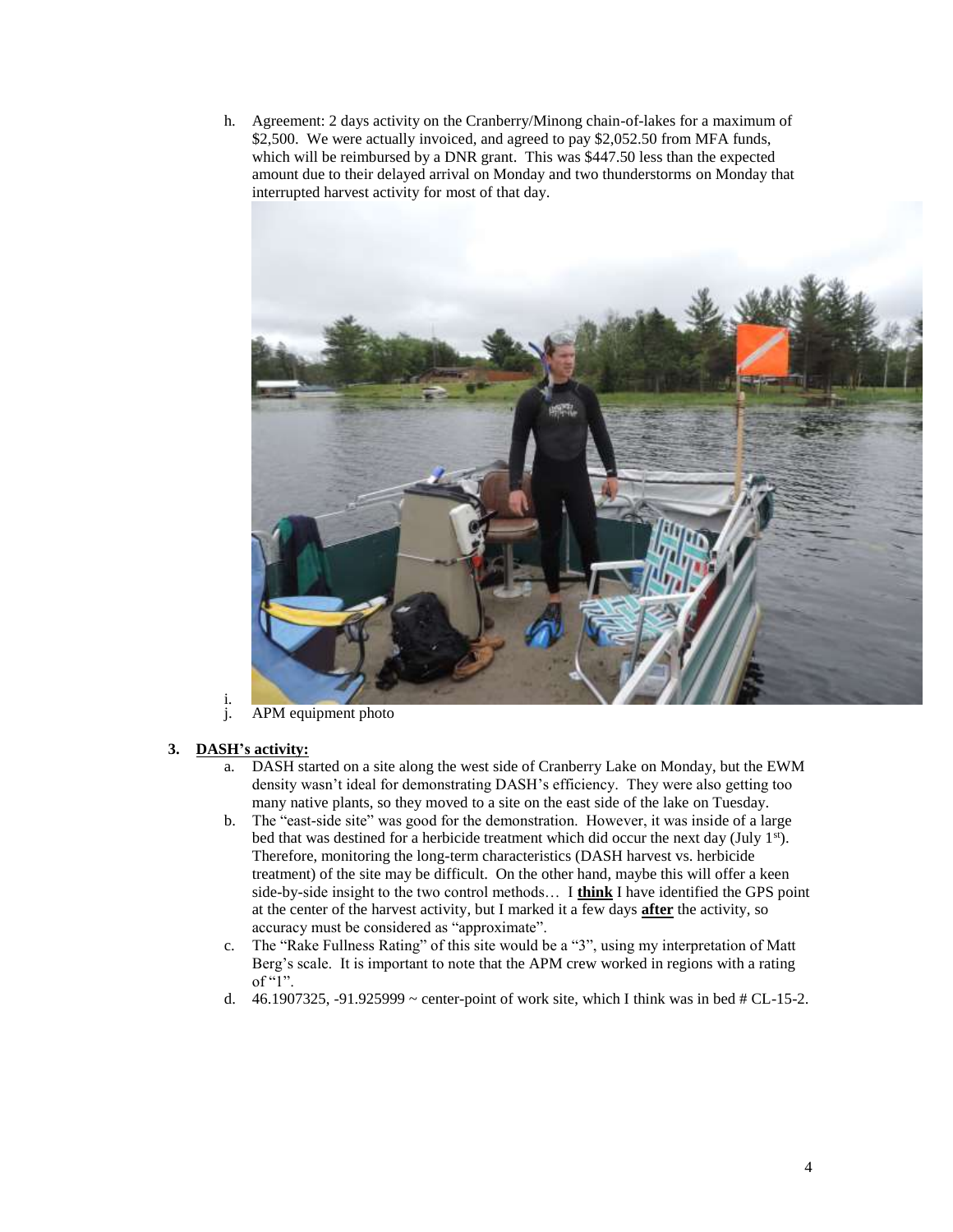

f. DASH Location.

# 4. **APM's morning activity:**

a. APM started Tuesday morning at a site near the southern end of the Cranberry Flowage. It was where the channel takes a 90-degree turn northward.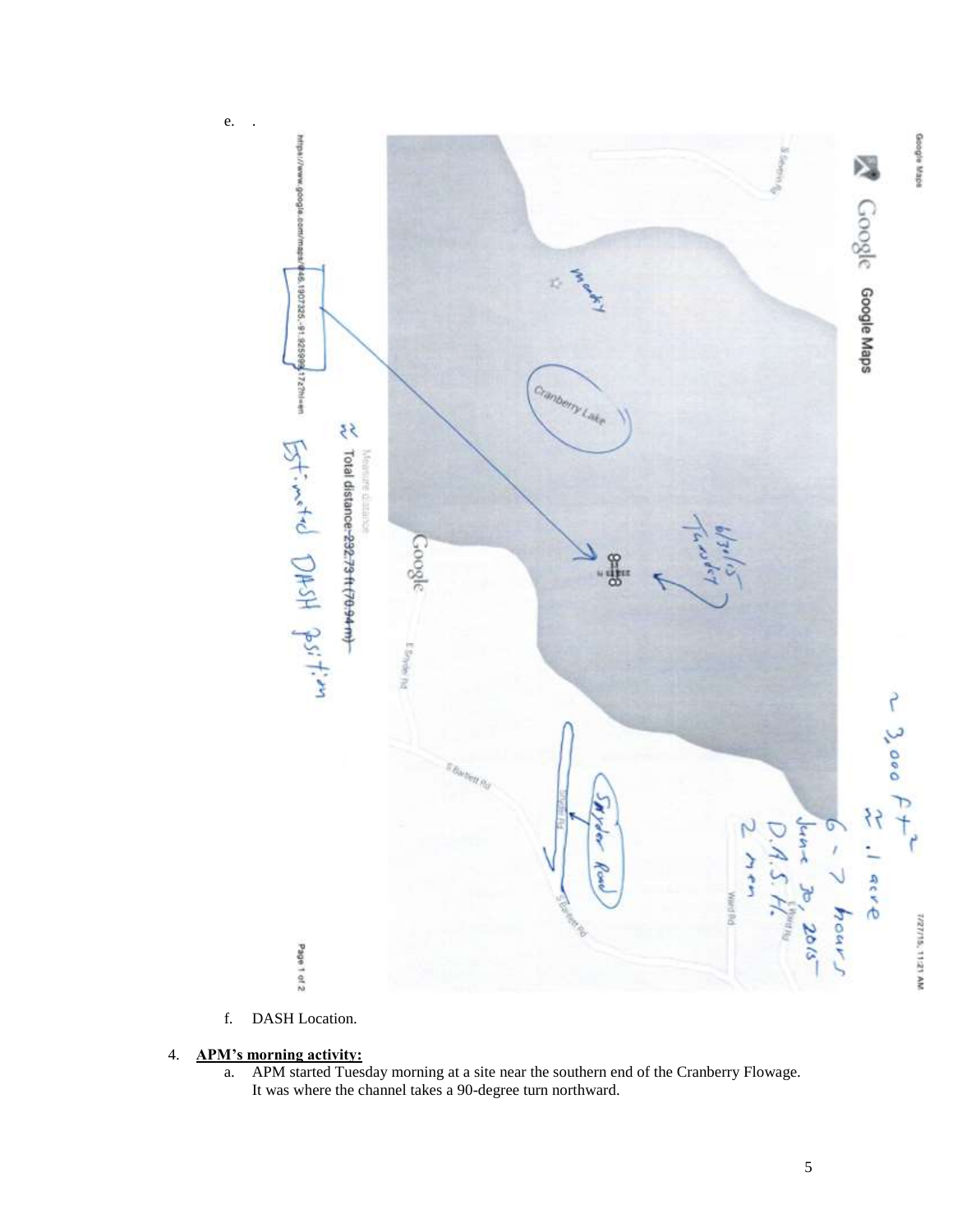- b. The four-man crew spent about 3 hours at this site and harvested enough EWM to fill about three 5-gallon pails.
- c. The "Rake Fullness Rating" of this site would be a "1", using my interpretation of Matt Berg's scale. It is important to note that the DASH crew worked in a region with a rating of "3".
- d. 46.12742, -91.928265 = southeast corner of work site.

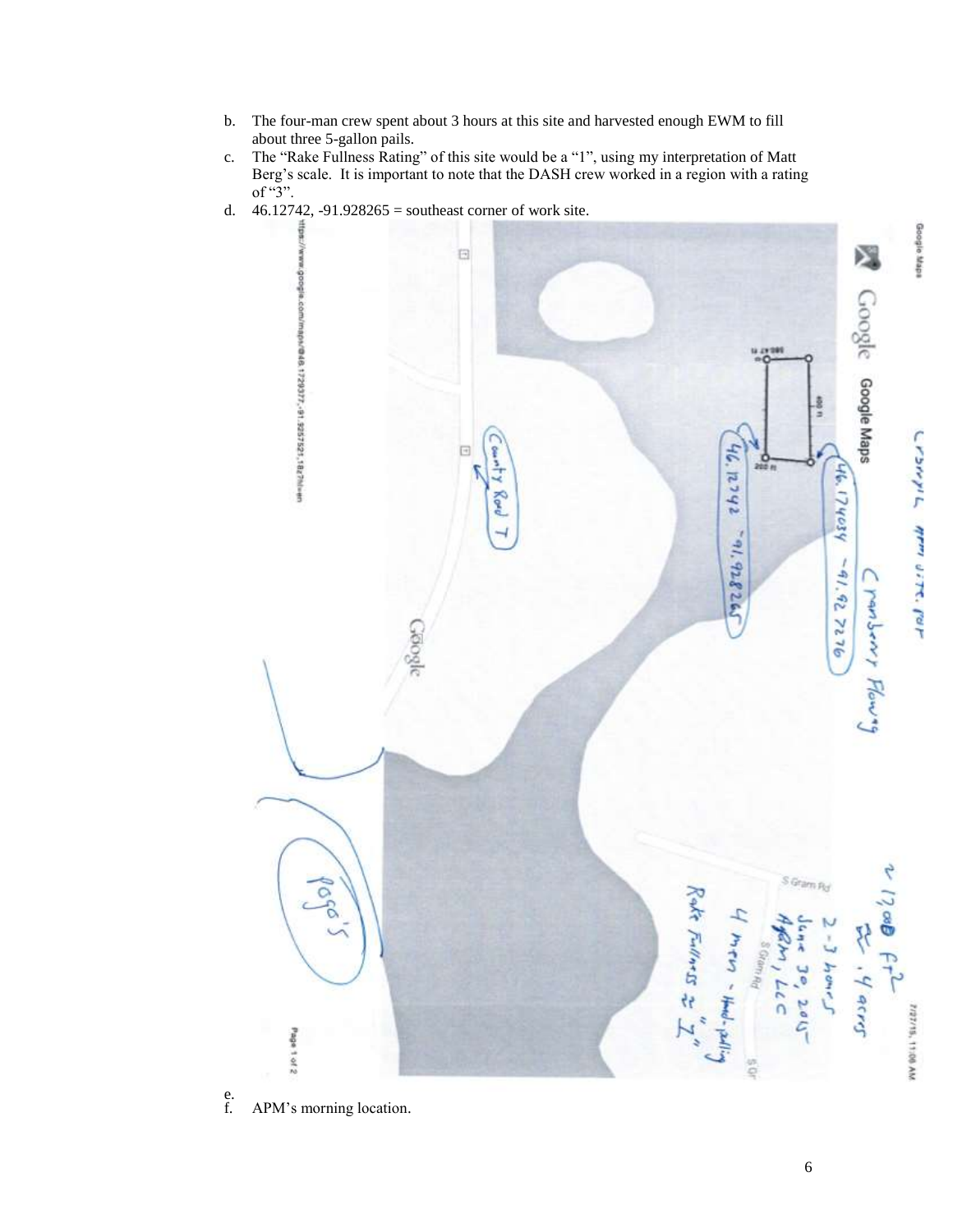# **5. APM's afternoon activity:**

- a. APM started Tuesday afternoon at a site near the southern end of the Minong Flowage on "Bed #1-15", and also worked near the "DNR landing".
- b. The four-man crew spent about 3 hours at these sites.
- c. The "Rake Fullness Rating" of this site would be a "1", using my interpretation of Matt Berg's scale. It is important to note that the DASH crew worked in a region with a rating of "3".
- d. 46.127297, -91.929279 = southern corner of work site.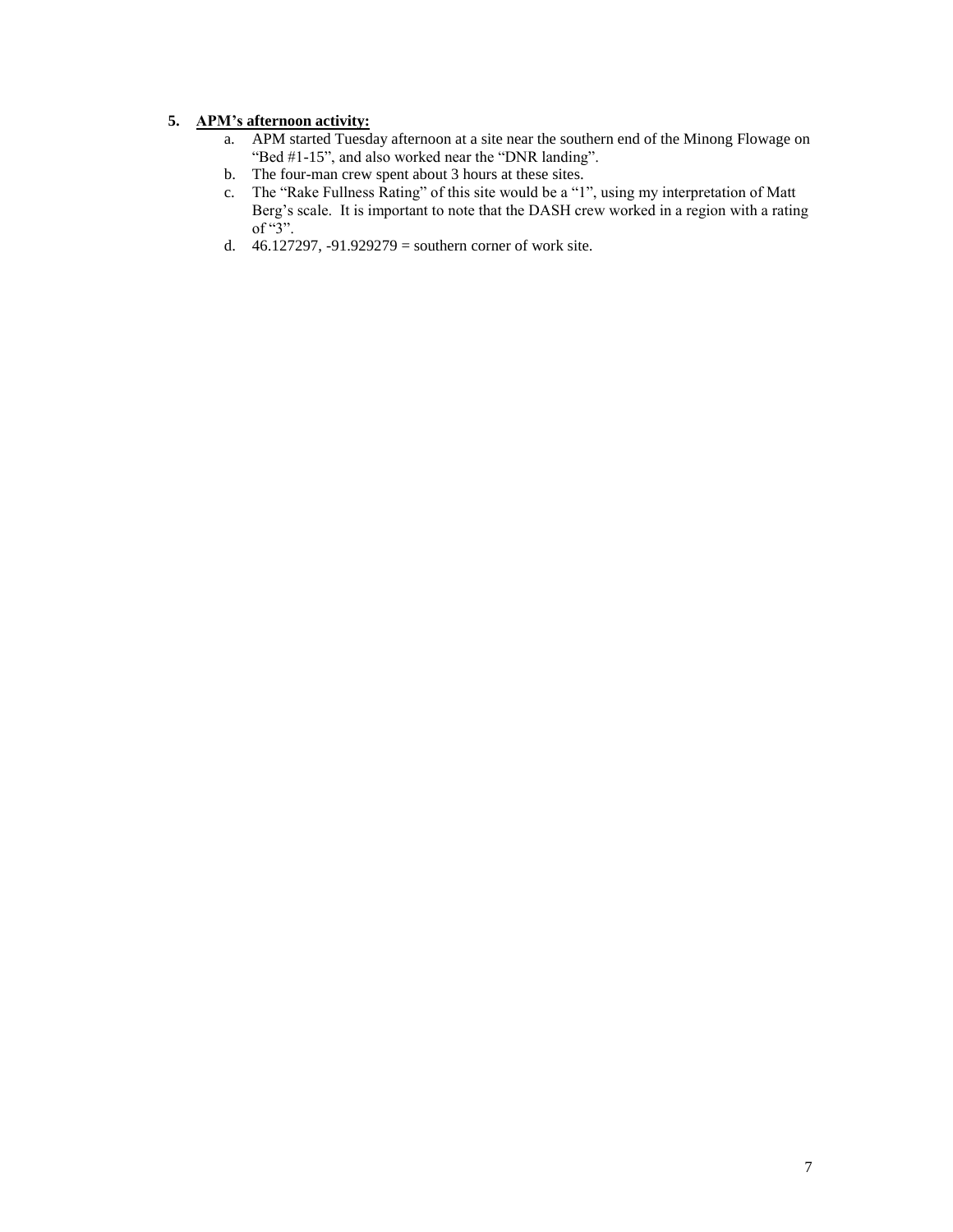

f. APM's afternoon location.

Page 1 of 2

e. .

6. **I am a novice at "dropping GPS pins" on a Google Map**, but hopefully you can click on this link and see the pins I dropped for tracking the site locations noted above: <https://www.google.com/maps/@46.1567625,-91.9287119,13z?hl=en>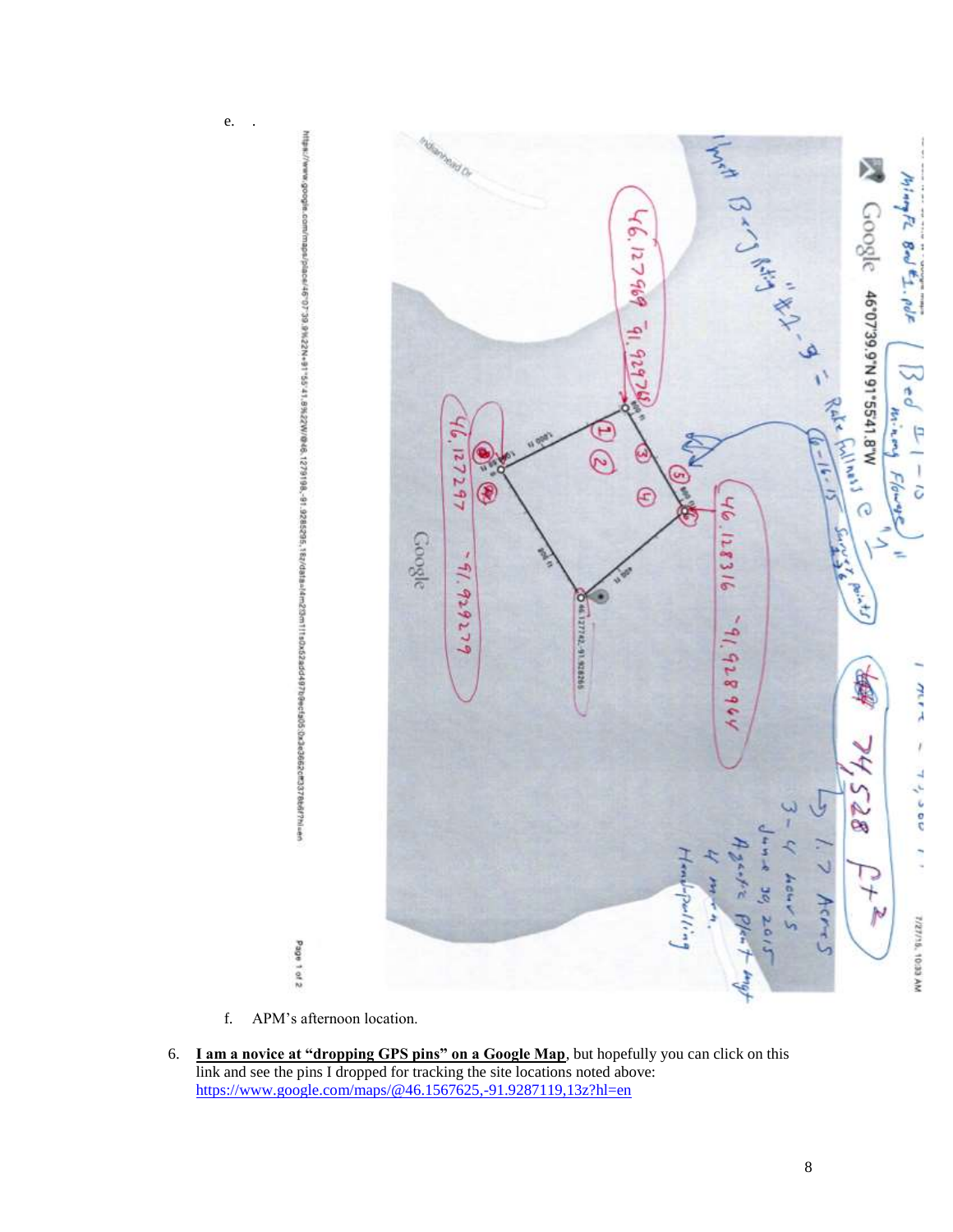# **7. Harvest "Value" - APM:**

- a. 4 divers operated in two areas of light EWM density for 1 full day.
- b. Their harvest report noted about 17 cubic feet of biomass (my measurements put the amount closer to 12 cubic feet).
- c. Raw cost per cubic foot calculation:  $$2,052.50 / 17 \sim $120$  per cubic foot.
- d. Modified cost per cubic foot calculation: Since they were really only actively harvesting for one day it is more realistic to use the "\$1,250 quoted daily rate" / 17 cubic feet  $\sim$ = \$74 per cubic foot.
- e. They processed about 2 acres of lake-area in one day (combining all 5 locations).
- f. Raw cost per acre calculation:  $$2,052.50 / 2 \sim $1,000$  per acre.
- g. Modified cost per acre calculation: Since they were really only actively harvesting for one day it is more realistic to reference the "\$1,250 quoted daily rate"  $/2 \approx 10^{-10}$  per acre



 $\frac{h}{i}$ . The biomass was virtually all EWM, meaning it had very little non-EWM content (native plants, snails, clams, silt, etc.).

## **8. "Harvest Value" – DASH:**

- a. 1 diver and 1 topside manager operated in one area of heavy EWM density for 1 full day.
- b. They harvested about 33 cubic feet of biomass ( $\sim$ 2 times the quantity of APM).
- c. Raw cost per cubic foot calculation:  $$5,000 / 33 \sim $150$  per cubic foot.
- d. Modified cost per cubic foot calculation: Since they were really only actively harvesting for one day it is more realistic to reference the "\$2,500 quoted daily rate" / 33 cubic feet  $\approx$  \$76 per cubic foot.
- e. They processed about 0.1 acres of water in one day.
- f. Raw cost per acre calculation:  $$5,000 / 0.1 \sim $50,000$  per acre.
- g. Modified cost per acre calculation: Since they were really only actively harvesting for 1 day it is more realistic to use the "\$2,500 quoted daily rate" /  $0.1 \sim 1000$  per acre.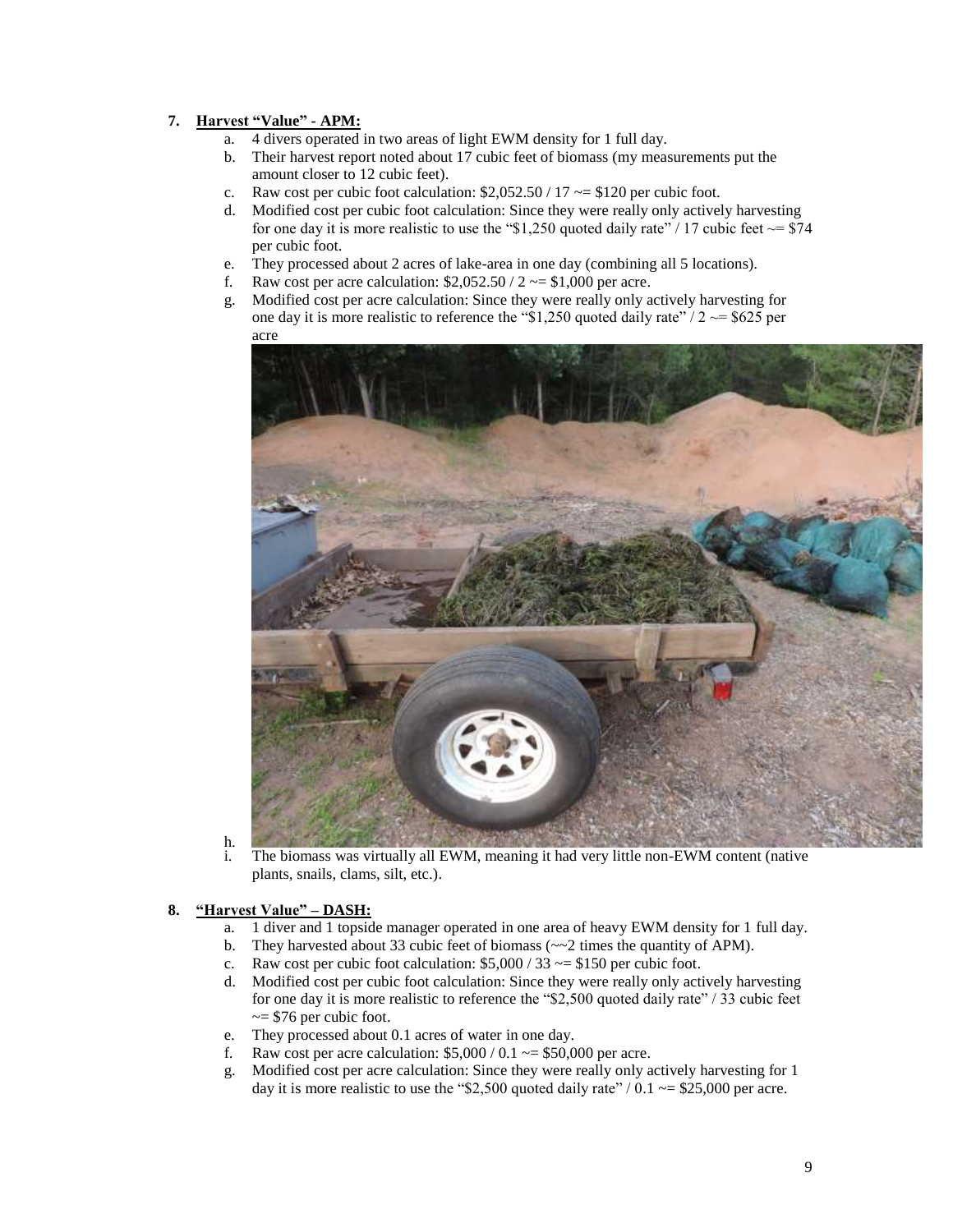

i. The biomass had a noticeable amount of non-EWM content (native plants, snails, clams, silt, etc.

#### **9. Comparative numbers for "loose interpretation":**

- a. The MFA treated 15.69 acres of EWM on May  $19<sup>th</sup>$ , 2015 with herbicides. Dale Dressel's services and herbicide cost \$4,965, so the cost per acre was \$316.44.
- b. It took Dale Dressel a portion of one day to perform the treatment of moderate density beds.
- c. APM processed about 2 acres of light/moderate density EWM in one day. Therefore, it could be inferred that they could have processed the 15.69 acres in about 8 days (15.69 /  $2 = 8$  days). Using their quoted daily rate of \$1,250 this option would have cost about  $$10,000 (8 * $1,250 = $10,000)$ , which would equate to \$637/acre (\$10,000 / 15.69 = \$637). Thus, in this "scenario", APM's method is roughly twice as expensive as herbicide method (\$637.00 / \$316.44  $\sim$  = 2).
- d. It is important to note that I did not include the cost of Matt Berg's survey service (2015 @ \$3,575) in the cost of either calculation because that cost would be incurred regardless.
- e. It is also important to consider that herbicide does not depend on visibility and thus offers 100% coverage to an area. Hand-pulling requires that the plant be high enough in the water for the hand-puller to be able to see it. (Thus, short new-growth plants might be passed over in the hand-pulling process).

# **10. Observers Comments:**

a. **Dave Blumer of Lake Education and Planning Services:** Dave is our lake-planning consultant. "Based on how much they were able to suck out yesterday, I agree with you completely. And it is kind of what I expected. I think the system these guys have is very good, and in the right lakes could help a lot. Maybe Cranberry, but not likely much good on Minong unless it is in shallow water where a person can actually walk with their head above water and work on the shallow flats. Again I applaud the guys from Naturally

 $h.$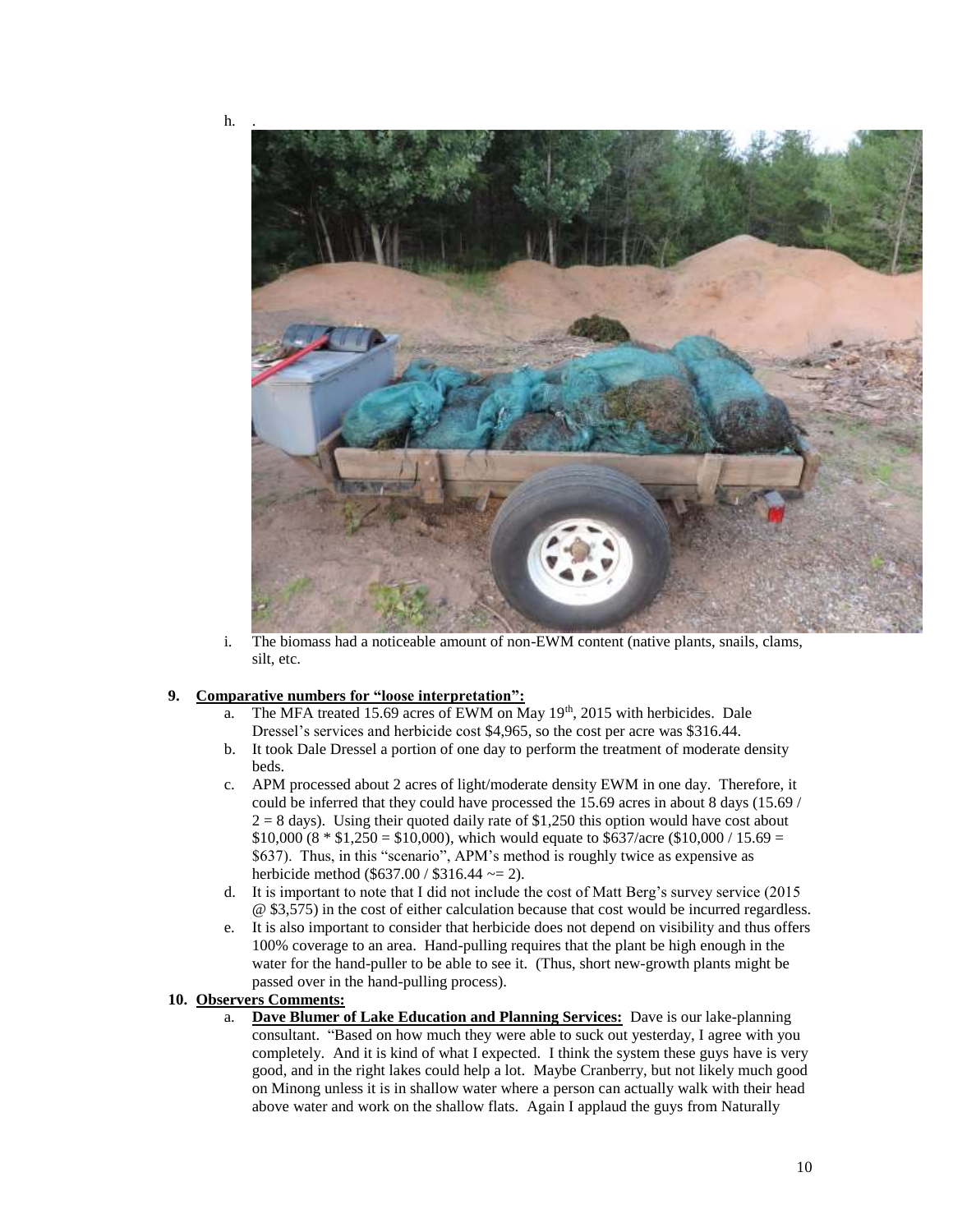Dash and Dredge for coming over here and demonstrating their equipment. I believe it could be much more efficiently operated if a lake group or small business would work out all the bugs and find out just where it can be most effectively operated. I doubt they sucked enough EWM out of the one location to have made a significant dent in the bed. Although I am sure they got a lot more than there were able to at the first site along the west shore. If there were not a lot of native plants mixed in with the EWM and the bottom were firmer, and clarity a bit better, selective suction would work better. It did not work well along the west shore, which is why we moved."

- b. **Matt Berg of Endangered Resource Services:** Matt is the research biologist who performs our plant survey work. He used the DASH equipment to get a hands-on experience. "I finally got to go out with the divers yesterday after the storms moved through. As not part of the "sales pitch", I thought you might be interested in what I thought. **Super Impressed:** The suction really works/grabs fragments/nothing floats away which is always a big concern with just diver removal. Very little sediment is taken up/based on the bags, and it looks like it pretty much is all immediately returned to the lake. **Less Impressed on Minong/Potential elsewhere?:** If you have low density, it's really hard to find plants in low visibility lakes like Cranberry. However, and this is why I CC'd the Barnes group and others, in good visibility, **this could be an amazing and highly effective tool for CLP** (Eau Claire Lakes) or even some of the really low EWM density lakes I work with (Tomahawk/Sandbar/George/Horseshoe both/Echo/Gilmore/Ham/Round). I think this could also be a LOT more effective than hand pulling in standing water as well. Having that hose, you could strip that sand bar on the south side of the Minong Flowage bare in no time at all. **Concerned:** Low visibility/underwater obstacles. Granted we were moving around a lot and I was a rookie, but having SNUBA rather than SCUBA means your air is tethered and you're trailing a hose – with two divers, we really got tangled up as we tried to find plants/there wasn't much were we were. In an obstacle filled environment, it would be extremely easy to catch a hose on stumps/become entangled. Because of this, I can confidently say there is **no price point** that I would risk my life of my employee's lives to work in a stump field with low visibility. Maybe others would, but this is way too much liability for me to ever incur. The people diving yesterday didn't seem excited about it either, and they were smoking over gas tanks (you saw that right Blumer  $\Box$ ?). The DASH people said they decontaminated before moving from lake to lake, but there were plant fragments on gear/gloves in their boxes. It could have been from earlier in the day, but that's the kind of thing that makes me nervous with someone bringing gear from a long ways away; especially when they're using it to remove Invasives like Starry stonewort that aren't even present in northern WI. **Other thoughts:** I think this could be a great tool to control EWM/CLP in NW WI. The trouble as I see it is the start up cost. 30K plus for a lake to get a system is a lot of upfront cash, but perhaps this is where we are headed. Could the Minong Township or Town of Barnes apply for a grant to purchase one and share locally? Just thinking out loud at this point. Thanks to Dan and Dave for putting this together – it was great to actually get out there and see it."
- c. **Andrew McFerrin of Aquatic Plant Mgt.:** "… As for the DASH machine, Nick filled me in on the general process along with the pros and cons of suction harvesting. I have seen these machines in the past and truly believe there is benefit to this technique in specific scenarios. My personal opinion: I believe there is an opportunity for both DASH and snorkel hand-harvesting to work together for maximum effectiveness and efficiency. While I don't know what that would exactly look like, Nick has provided the contact information for the DASH Company you hired and I will make sure to follow up with him. Thank you for setting that up and allowing us to work with the other firm."
- d. **Nick Johnson of Aquatic Plant Mgt.:** Nick is the crew-leader for the APM group and he used the DASH equipment to get a hands-on experience. His initial report was, "that thing is \*bleep\* awesome!"
- e. **Dale Dressel of Northern Aquatic Services:** "Yes the (herbicide) treatment happened July 1. I should note that the area 15-4, the one near to which the DASH team operated, well they apparently did not have any GPS information delineating their activities so I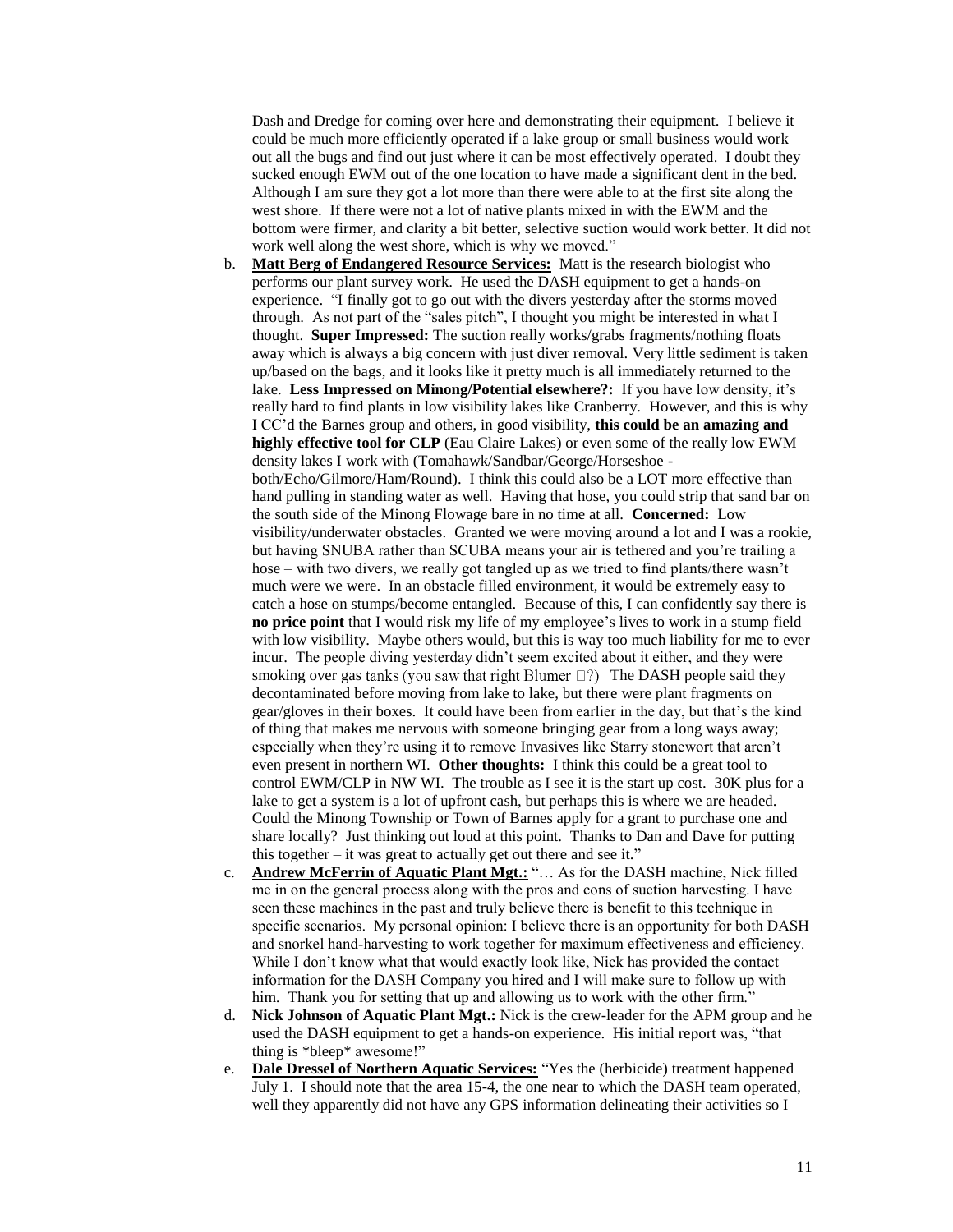took a good look at that bed before treating and could see no signs of their work in that bed. There was EWM on all of the corners and in the middle, lots of it." (I, Dan Maxwell, think DASH was actually in bed #CL-15-2, but I'm not sure).

- f. **Steve Schieffer of Ecological Integrity Services who's consulting business specializes in lake planning consultation and he is also a property owner on Cranberry Lake.** Thus, he does the plant survey work on Cranberry Lake. "I have some experience with DASH and it is really only cost effective in small areas. When the areas get big, it is very labor intensive and calculates out to a very high per acre cost."
- g. **Cranberry Lake Loon Family:** 
	- i. They thought the whole process was very interesting and they plan to nominate Dan Maxwell as an honorary loon at their convention in Orlando next November.
	- ii. There were 3 chicks. I think the adult on the left is looking for chick #3…
	- iii. .



- h. Loon family
- 11. **Cranberry Lake & Cranberry Flowage property owners:** Through the course of the pre-event promotional activity and the on-lake activity, a few folks (less than 10) voiced support and/or interest in the effort.
- 12. **In general, both days had very little "public activity" (boat traffic, etc.) happening, so we got very few casual observers** (other than the Loon family). This surprised me since it was the week leading into the Independence Day holiday. On the other hand, they were "work days" and such traffic didn't really start to pick up on the lakes until Thursday.
- 13. **Visibility issue:** The DASH diver (using a pumped air-supply system) said he can tell EWM and Curly-leaf Pondweed by feel and thus doesn't necessarily need to see the plant. APM (no pumped, or scuba air supply system) said they look for the visible portion of the plant near the surface and follow it down to the base.